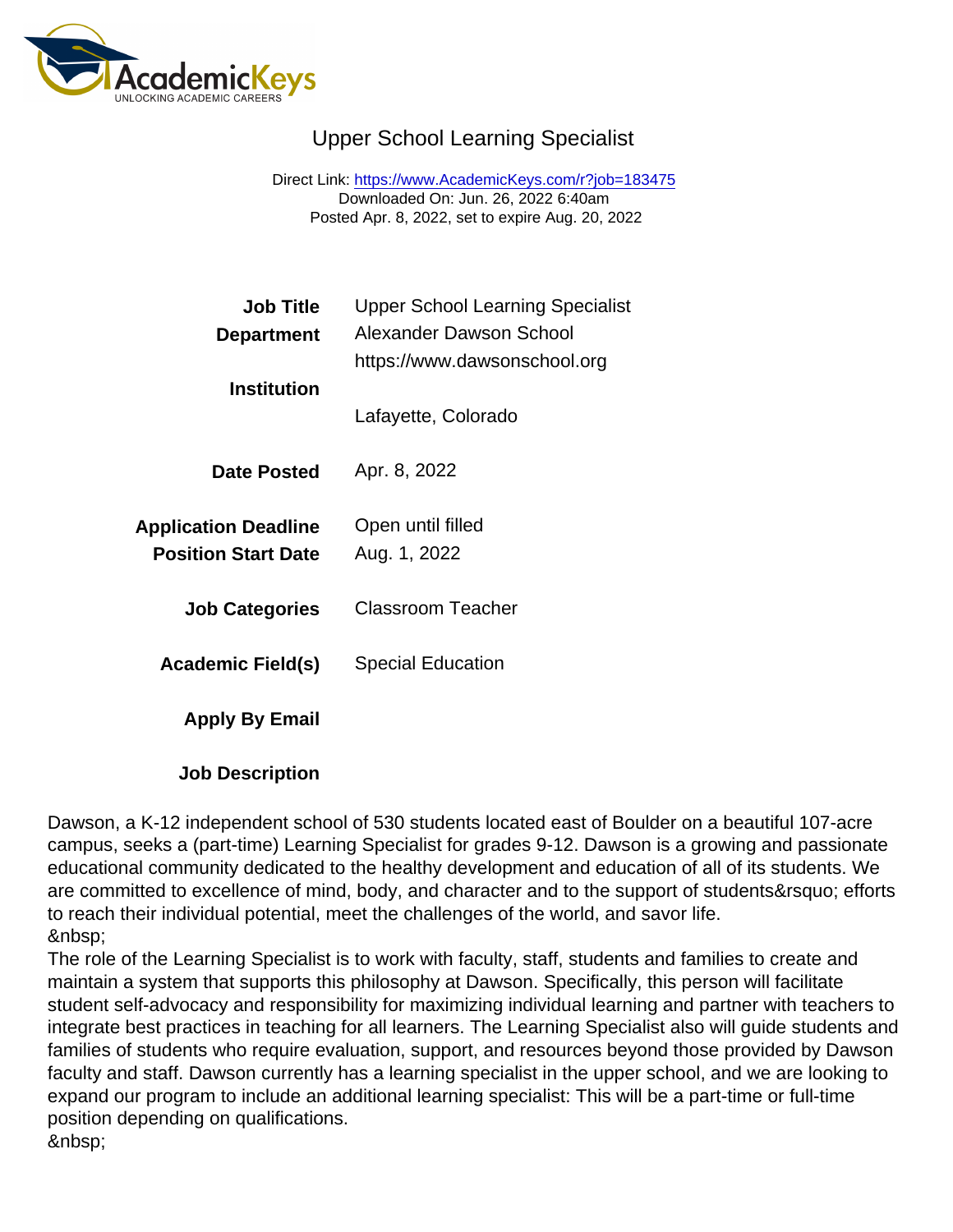## Upper School Learning Specialist

Direct Link: <https://www.AcademicKeys.com/r?job=183475> Downloaded On: Jun. 26, 2022 6:40am Posted Apr. 8, 2022, set to expire Aug. 20, 2022

Personal and Professional Qualifications:

Bachelor' Degree in Special Education

Teaching credential in SPED preferred

Experience working with students who have a variety of learning differences

Outstanding written and verbal communication skills

Personal warmth and friendliness

Ability to advocate for students and the school

Attitude that encourages teamwork and personal responsibility

Effective time management skills and ability to handle the ebb and flow of the college admissions season

Proficiency with excel and google systems (drive, sheets, documents)

 Job Duties:

Work directly with teachers to evaluate strategies for supporting students and identifying students who may need additional diagnostic testing for learning differences

Interpret testing and design Individual Learning Plans to be implemented by classroom teachers Create and maintain the school's electronic learning profile system and learning support plans for each student who needs additional support. This includes regularly updating student files with information on effective strategies, testing/assessments, reports received, notes on meetings with parents, and classroom accommodations.

Train faculty to identify and address the strengths and challenges of all their students Identify training and resources for faculty to enhance their ability to work with many different learning styles

Train and support advisors as coaches to students with particular needs

Develop a culture of empowerment, support, and responsibility among students, faculty, and families with respect to student learning

Work with students and families to qualify for appropriate accommodations on standardized tests Work closely with divisional student support teams on campus to provide necessary services for students and families

Collaborate with the learning support team around K-12 learning support initiatives

Maintain a list of outside support specialists including tutors, educational therapists,

psychologists/psychiatrists, and provide information to families as needed

Remain current with research in areas related to learning support

Participate in Upper School trips and Winterim and attend Upper School faculty meetings